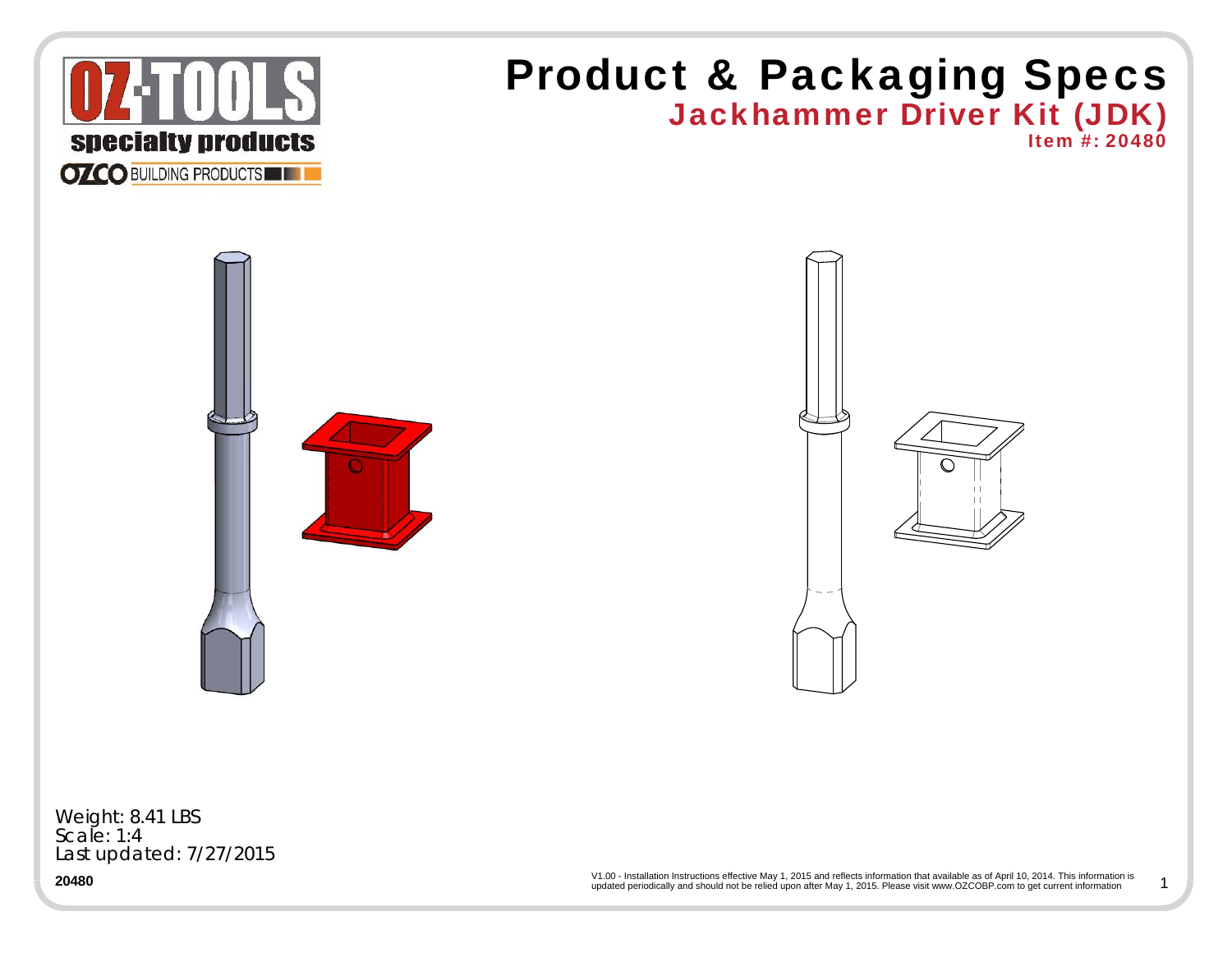

## Jackhammer Driver Kit (JDK) Product & Packaging Specs





| ITEM<br>NO.    |        | QTY. PART DESCRIPTION           |
|----------------|--------|---------------------------------|
|                | OH-01  | <b>JDK</b><br><b>Driver Bit</b> |
| $\overline{2}$ | HSP-T4 | HSP-T4<br>Red<br>Spacer         |

Last updated: 7/27/2015 Weight: 8.41 LBS Scale: 1:2

not sold as shown; for use in Projects only

 $\mathsf{V1.00}$  - Installation Instructions effective May 1, 2015 and reflects information that available as of April 10, 2014. This information is<br>updated periodically and should not be relied upon after May 1, 2015. Please 2

**20480**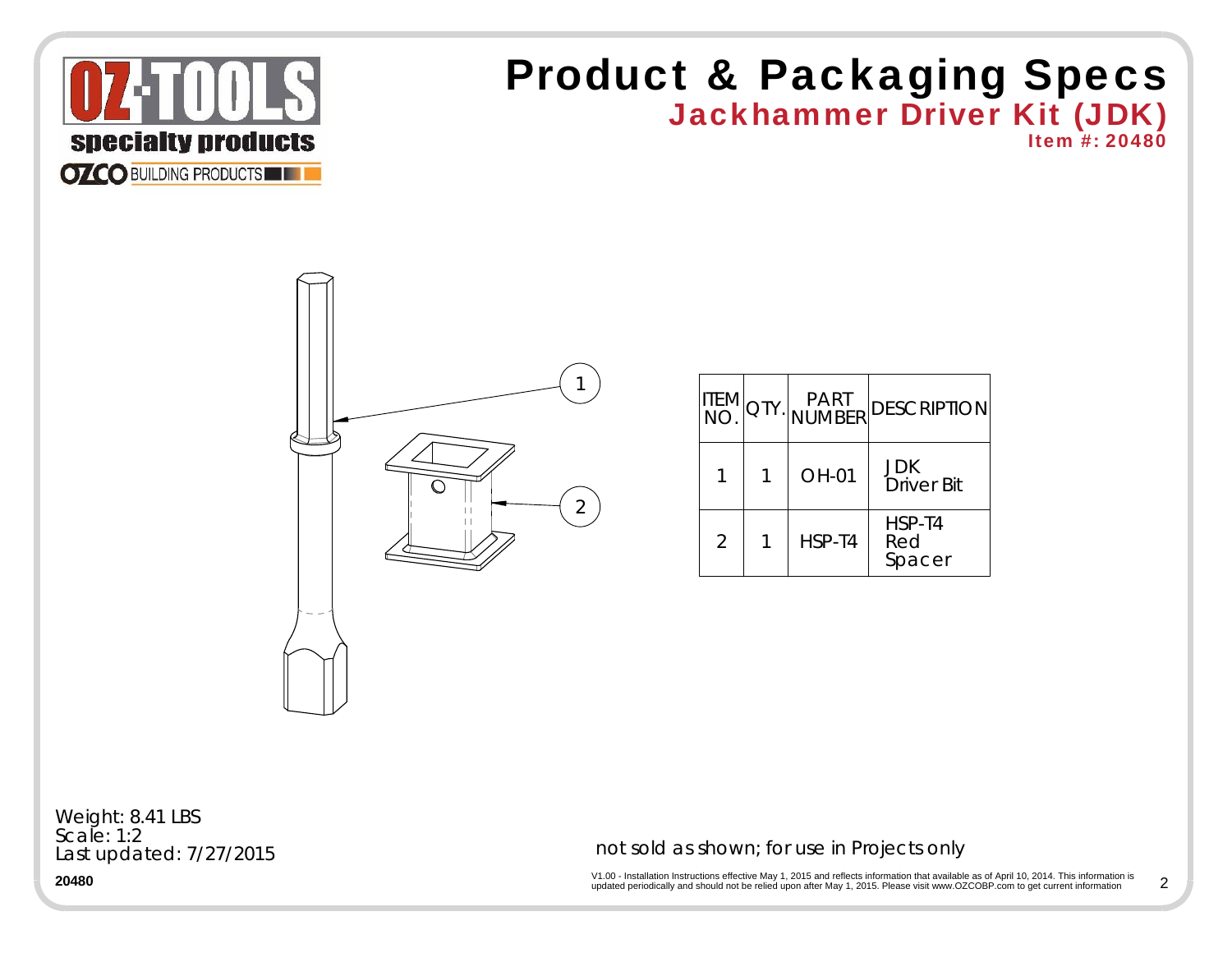

## Box, Jackhammer Driver Kit (JDK) Product & Packaging Specs

Item #: Box



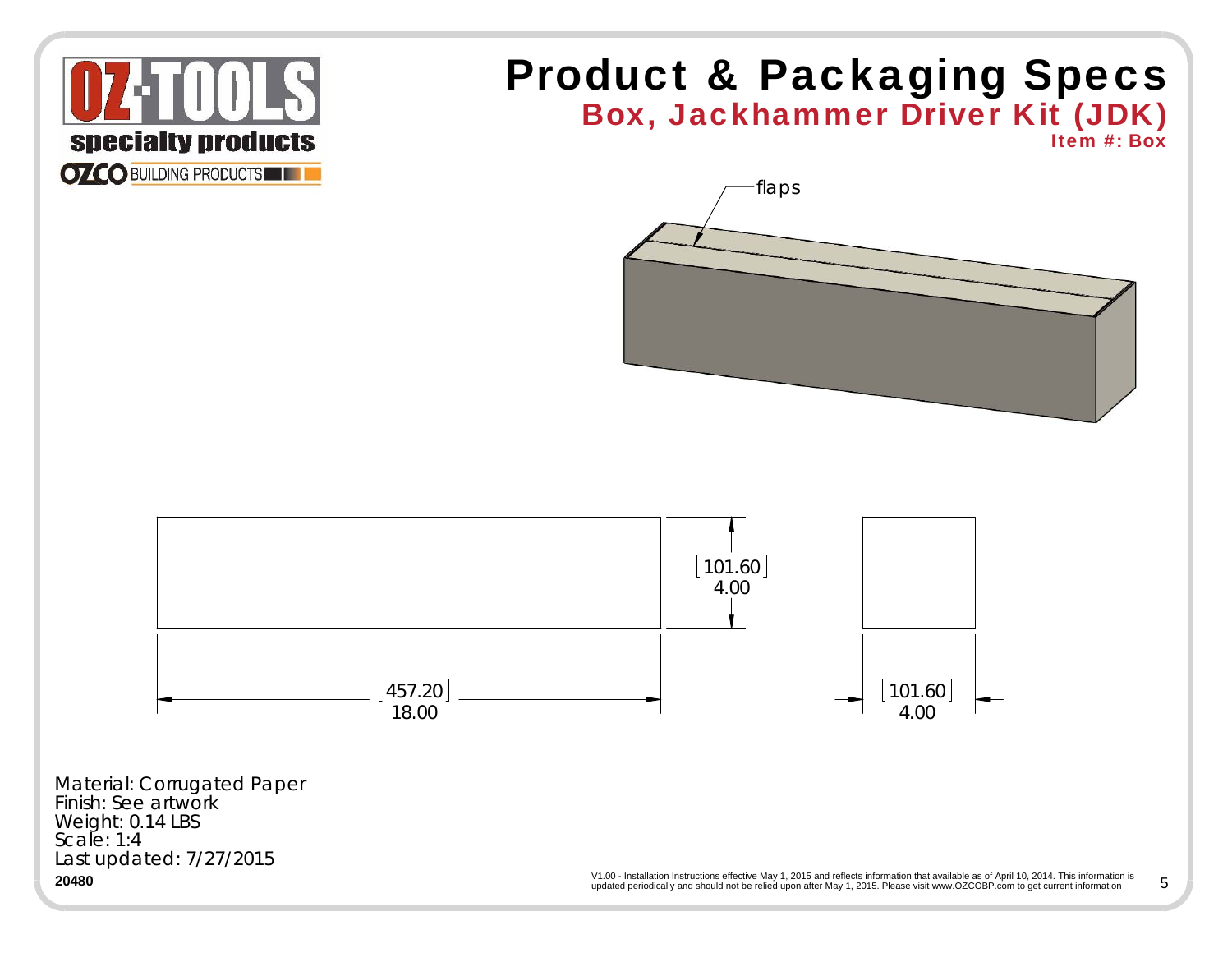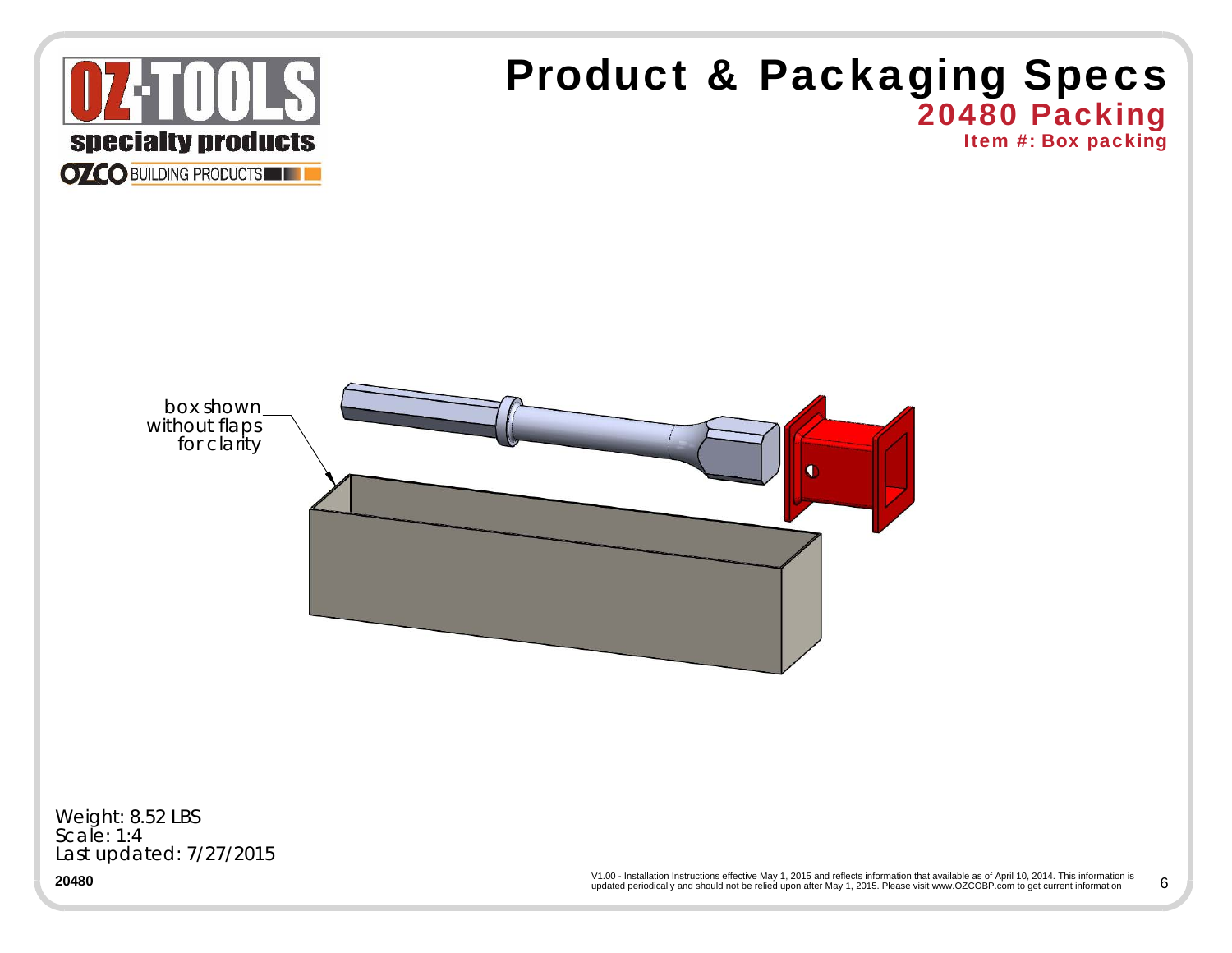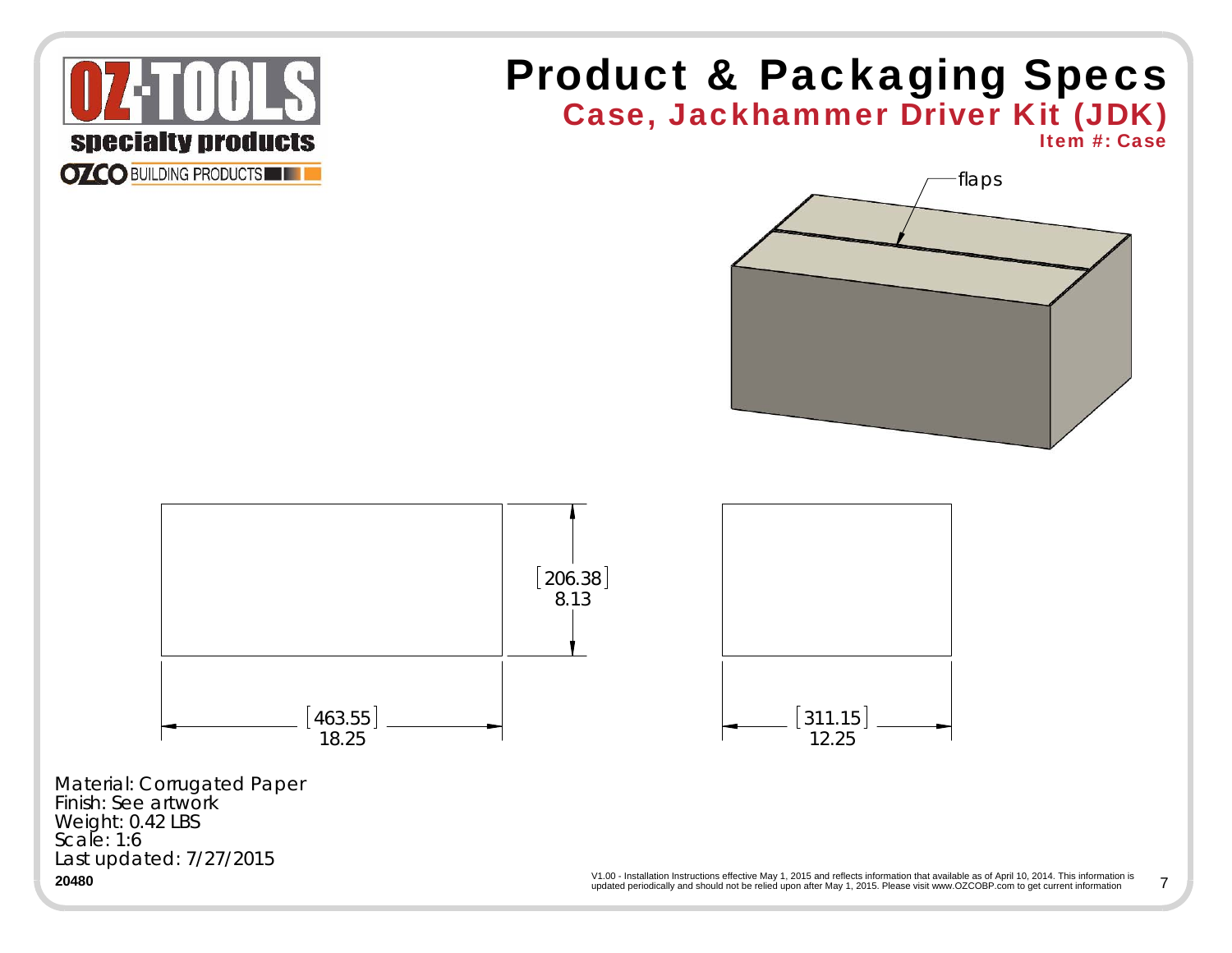